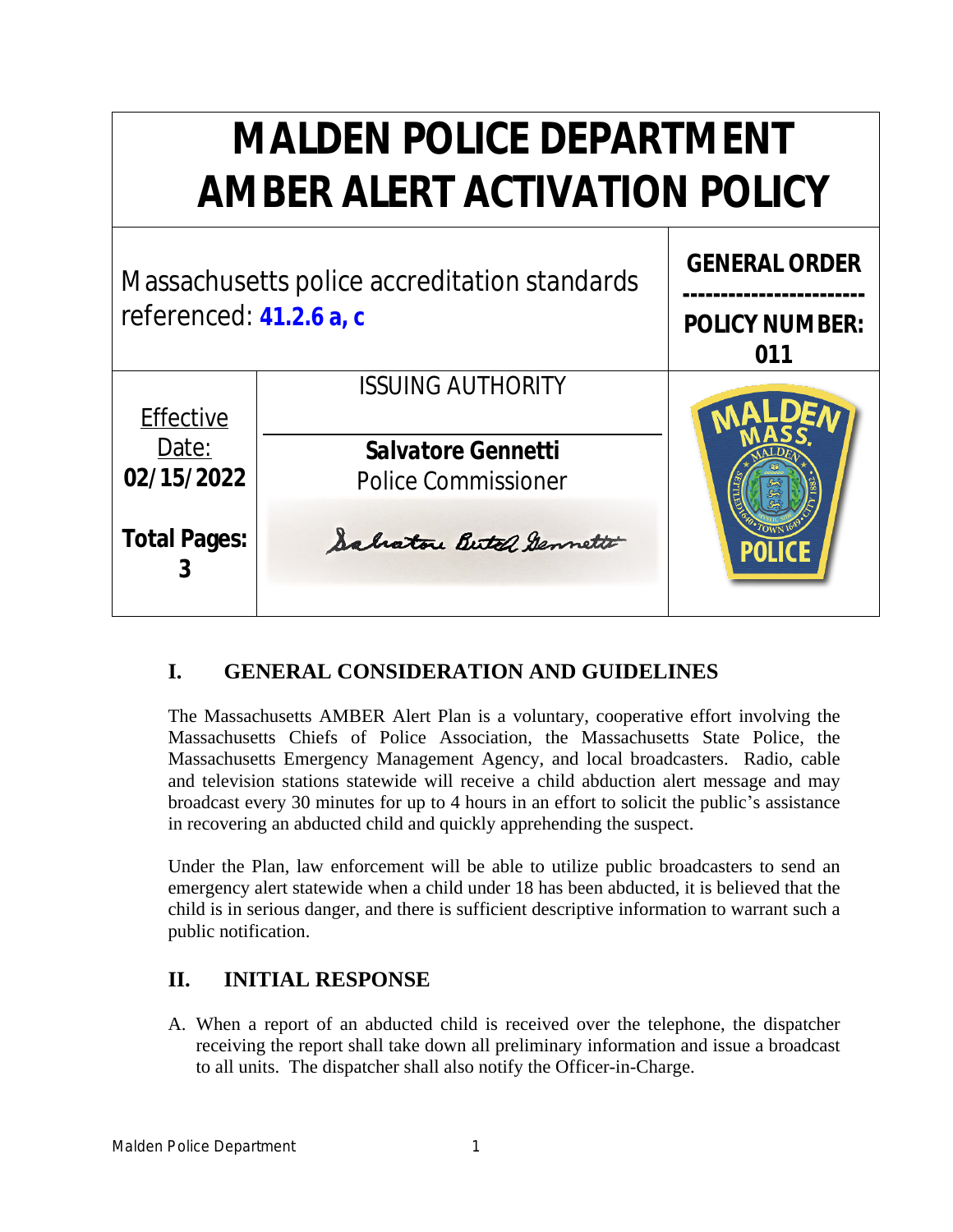- B. An officer should then be dispatched to meet the caller and obtain a *Missing Person Report* in accordance with the Malden Police Department's Missing Persons Policy. **41.2.6 a**
- C. Upon receipt of the necessary information, the dispatcher shall enter all information into the CJIS computer system, and record the NCIC and OCA numbers on the missing person's report. **41.2.6 c**
- D. Should the dispatcher receive notification of an Amber Alert initiated by another agency, they shall immediately notify the OIC of the details of the alert.

#### **III. CRITERIA FOR THE AMBER ALERT NOTIFICATION ACTIVATION**

- A. The following activation criteria must be followed as closely as possible.
	- 1. *The child must be under the age of 18, and*
	- 2. *Police must believe the child is in danger of serious bodily harm or death, and*
	- 3. *There is enough descriptive information for law enforcement to believe an AMBER alert will help locate the child.*
- B. If all criteria are not met, the AMBER Alert Notification Plan should not be activated.
- C. The Plan should not be used for runaways.
- D. While each case must be judged individually, most "child custody" situations do not meet the criteria.

## **IV. Guidelines**

- A. An AMBER Alert should only be issued for serious child abduction cases. It should not normally be used for runaway or parental-abduction cases, the two leading causes of missing children. The only cause for an alert under these circumstances would be if law enforcement believes the life of the child is in serious danger. Each case will need to be judged on an individual basis.
- B. Circumstances where an AMBER Alert **would** be activated:
	- 1. Child is abducted and there are witnesses to the crime.
	- 2. Child is missing and there is evidence of foul play, and law enforcement believes the child was abducted.
	- 3. Vehicle was stolen or "carjacked" and a child was left inside the vehicle.
	- 4. Child is missing and particular consideration is given to their behavior or mental capacity in some way contributing to their disappearance. The child is also considered endangered.